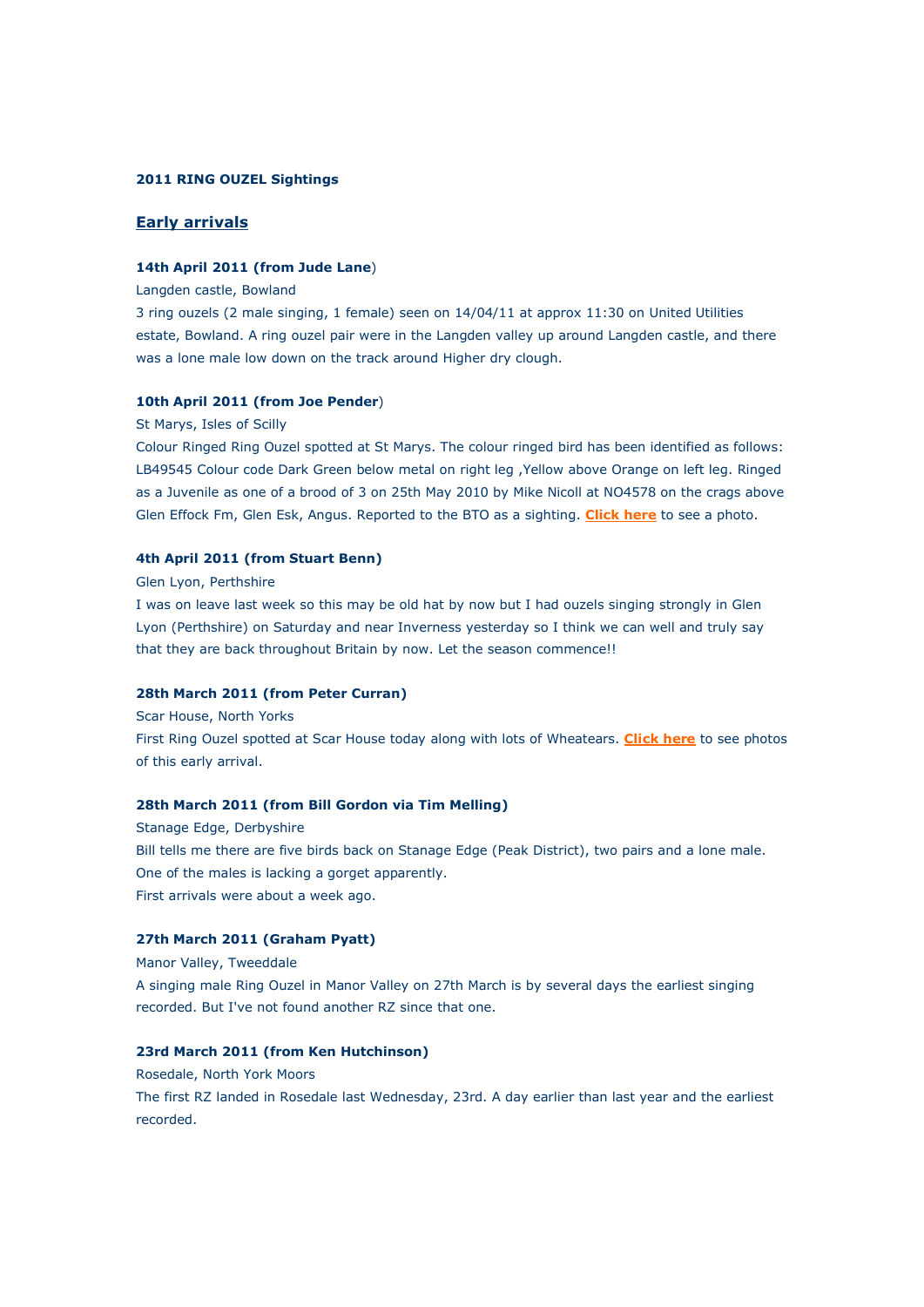### **Spring/Summer Breeding**

### **24th August 2011 (from Tim Melling)**

### Peak District Moors, Derbyshire. **[Click here](http://www.ringouzel.info/photos_adultringouzels.html#melling)** for photo

I initially thought this must be a recently moulted juvenile but close inspection reveals it is an adult male. Adults have a complete moult before their autumn migration whereas juveniles retain their flight feathers and half of their greater coverts. This is why you sometimes see their cousins Blackbirds with black (male) bodies but with brown wings during autumn and winter. This one has a full set of same-aged greater coverts, some of its secondary flight feathers are still growing, and it has round ended tail feathers. All of these features identify it as an adult, and the large white gorget identifies it as an adult. But that black bill is still a puzzle. This one was feeding with its family on Rowan berries.

I only had my 200mm lens when I took this, hand held, without a hide.

### Update from Tony Cross

Not a huge amount of experience handling adult Ouzels but would say this bird is an adult. All greater coverts are uniform age and no contrast between primary colour and coverts. Primaries showing no wear. Outer tail feathers are broad and have a rounded and clean (unworn) edge. Might be wrong but it appears to be still growing its secondaries too? They certainly seem short in relation to inner pps and scapulars.

#### **19th August 2011 (from John Rowlands)**

#### Capel Curig, Snowdonia

Spent yesterday hill walking on Moel Siabod nr Capel Curig, Snowdonia and spent 40 minutes watching, with binoculars, a group of Ring Ouzel on steep south-east facing flank just below summit. 3 adult males, at least 2 adult females and 3+ juveniles all feeding/searching on the ground. Great views. Two Raven circled them and Ouzels dived for cover. Watched for a further 30 minutes but could only hear them

### **14th August 2011 (from Paul Bayman)**

Cauldron Snout in Upper Teesdale, County Durham

A male bird, sitting on a large rock right next to Cauldron Snout waterfall. It flew up the waterfall and sat on a few more rocks right next to the water, before flying away out of sight - NB it wasn't a Dipper as I've seen lots of them before and know what they're like, this was like a smallish blackbird, but with the white upper chest area

#### **July 2011. Report of Ring Ouzel recovery in France (BTO Ringing Recovery Report)**

The BTO report contains a reference to a 'ringed' Ring Ouzel being found dead near Montdardier, Gard, France on 15th October 2009. It had been taken by a raptor. The bird was ringed on 13th May 2009 in Glen Clunie. It was a b4 chick from the Baddoch (B5) side glen, and was seen 100m away from the nest on 26th May 2009.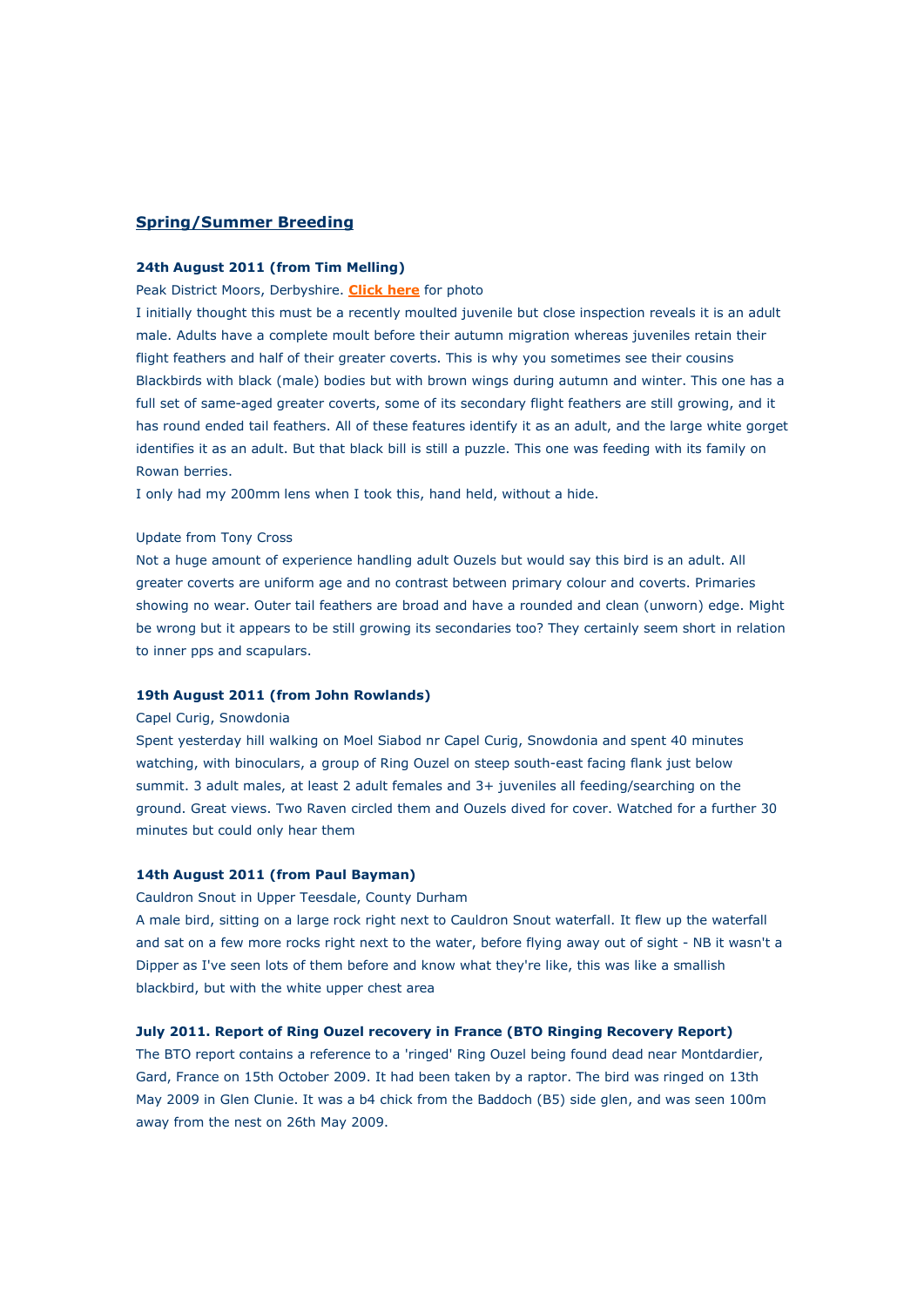## **29th July 2011 (from Bill & Flo Gordon)**

Ring Ouzel breeding successes on Stanage Edge, Derbyshire The season has just finished with a pair of Ring Ouzels who have built a nest and successfully fledged young on the 26th July, the latest of any pair in our experience. Most of the rearing was done by the female; the male was busy feeding chicks from an earlier brood which suggests to me a triple brooder. The territory had already a pair with 2 successful nests. In total on the property that l manage we had 5 successful nests, out of 7 territories, 2 pairs abandoned their territories through disturbance and were successful just over our land boundaries. It was one of these pairs that came back to our side of the boundary and fledged successfully on the 26th July. One pair failed completely, having built 2 nests and abandoned in April/early May and moved out of the area. Two pairs successfully built their first nest on the main part of Stanage and both managed to fledge young. Both their second nesting attempts ended in nest predation at the egg stage. Only one pair managed to nest successfully twice, with the second nest fledging in the beginning of July. The last pair where unusual in that they came onto the estate with a successful 1st brood and they built a nest in the bracken beds below Stanage Edge, but where predated at the chick stage. It is possible that their first nest was in bracken in a somewhat overlooked (by us) part of the estate and had been missed by us. It is encouraging that we seem to have as increase in the number of pairs, but the success rate is the same as last year and the cause of failure can be put down to human disturbance and predation. As usual Tim has been a great help and encouragement.

## **23rd July 2011 (from John Seers)**

Scale Force, Buttermere, Cumbria. Above Crummock Water On a rock near a stream. Flew downstream. Probable Male

## **Autumn Migration**

#### **3rd October 2011 (Barry Welch)**

High House Waste, Dartmoor Ring Ouzel seen at High House Waste on Dartmoor grid reference SX608 628 on Sunday 3rd October around 1.00pm.

#### **14th October 2011 (David Goodwin Low)**

Bearsden, Glasgow

Bird seen sitting on bird house in garden; sat for a few minutes and then flew into bushes; sat for a few minutes then flew off

## **14th October 2011 (Julian Hodgson)**

Gwennap Head, SW Cornwall

A pair of Ring Ouzels on the cliffs at Gwennap Head, SW Cornwall (Grid ref: SW 362218). The pair of Ring Ouzels stayed in the same location for more than an hour, though they spent most of the time tucked up underneath the overhanging rock on the left of **[this photo](http://www.ringouzel.info/photos_adultringouzels.html#hodgson)**.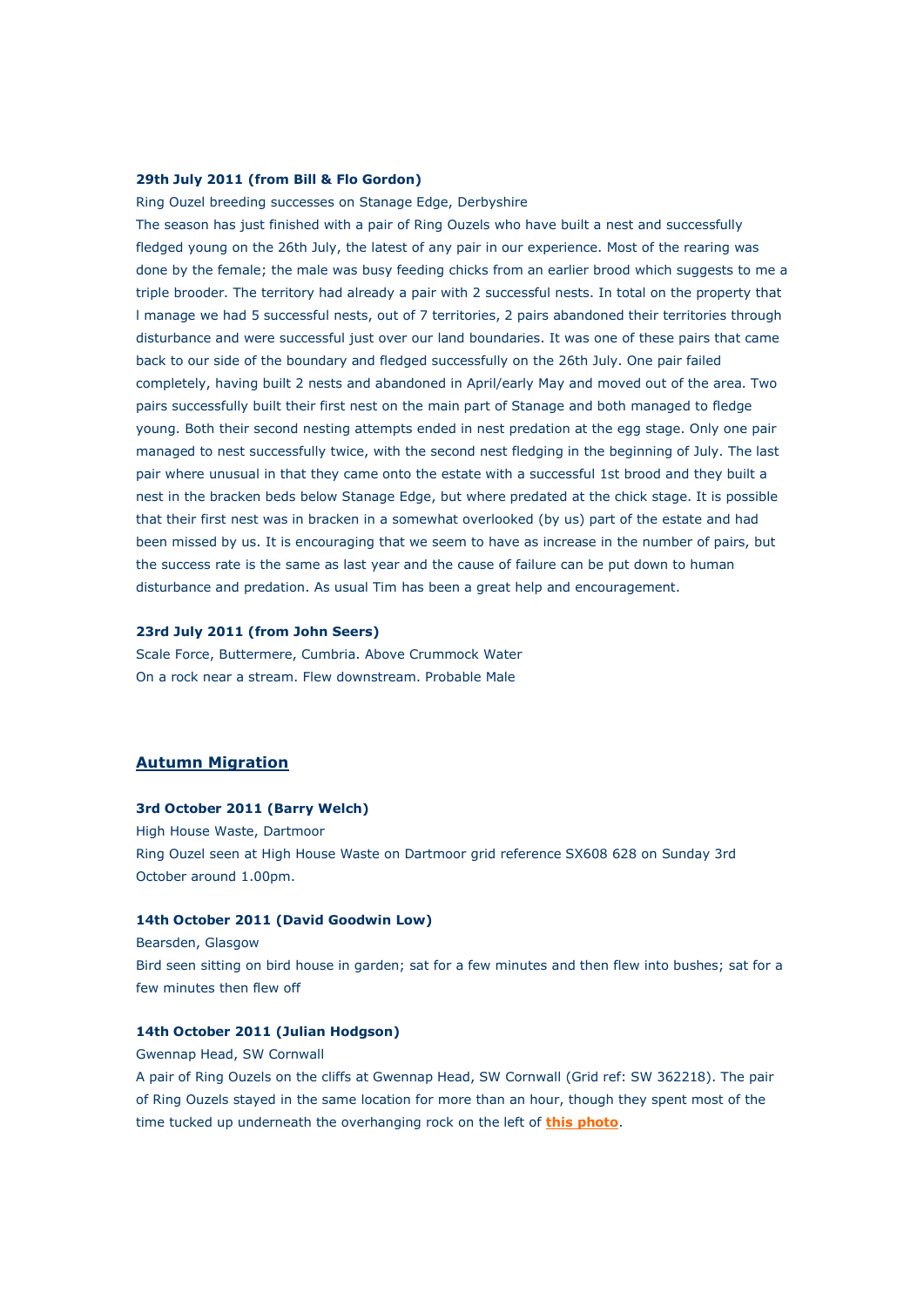## **16th October 2011 (Michael Holloway)**

### Ashley Heath, Ringwood

I saw a Ring Ouzel on the lawn of my neighbour's bungalow at Shelley Close, Ashley Heath, Ringwood, BH24 2JA at around 10.00 on Sunday 16/10/11 and watched it for several minutes until it was chased away by a Magpie.

Having not seen this bird before I looked it up on the internet and arrived at your site

### **24th October 2011 (Mrs S K Owen)**

Ring Ouzel in my garden 8.30am 24/10/2011 for several minutes. Had time to confirm identity with binoculars. Being intimidated by 2 Blackbirds, took 4-5 long drinks of water from trough before flying off.

# **27th Oct 2011 (Andrew Hynes)**

Cave Dale, Castleton, Debyshire

I saw a pair of Ring Ouzels at the top of Cave Dale, Castleton, Debyshire. **[Click here](http://www.ringouzel.info/photos_adultringouzels.html#hynes)** for a photo of one of the pair. It's almost a ring ouzel juvenile but I am not certain as the colouring and leg shape is not quite right and the song certainly did not match. The song could only be described as a metallic sound akin to that heard from train wheels on the metal track, not a screech but a very short, almost click. Any ideas and any use to you?

Regards

Andrew Hynes

#### Reply from Innes Sim:

Hi Andrew

It certainly is a ring ouzel, probably an adult female but possibly a juvenile (they are difficult to distinguish at this time of year).

We would expect most British ring ouzels to have left Britain and be on their way south to Spain/Morocco at this time of year. However, some birds do remain here throughout the winter, and it would be interesting to know if these birds do eventually move on. What you heard was probably just partial song or contact calls, as it's unlikely that birds would be in full spring song at this time of year.

Did you see what they were feeding on (most ring ouzels feed on berries at this time of year)? Thanks very much for submitting your records – very useful. Best wishes,

Innes

## **8th November 2011 (James Owen)**

Birmingham City Centre

Male Ring Ouzel unfortunately flew into our office building in the city centre. It was boxed up and taken to the vet. Its survival is unknown.

## **8th November 2011 (Keith Holland)**

Between Holcombe Moor and Saplin wood, nr Bury Lancs.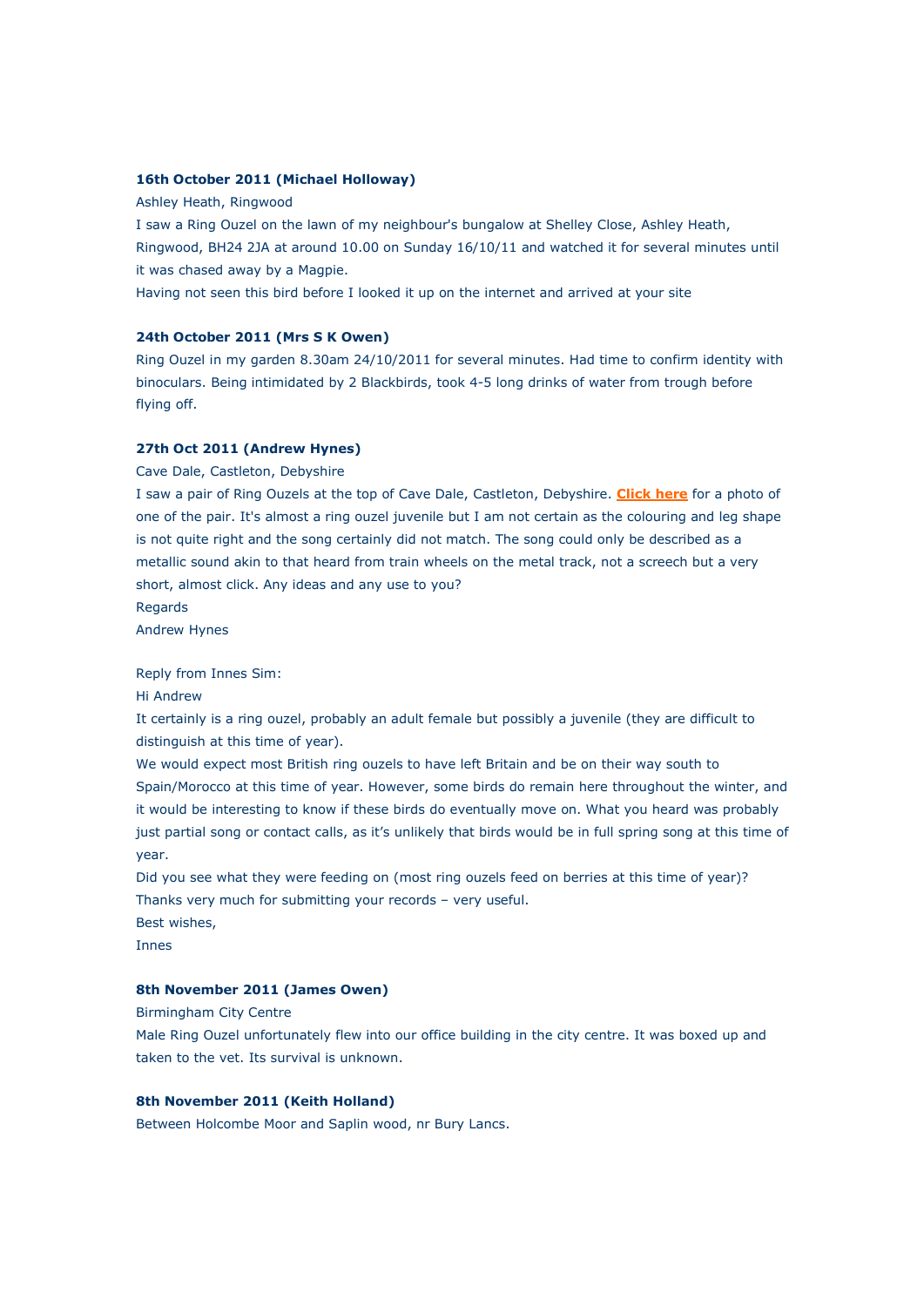Single bird seen with a flock of around 70 Fieldfares in field between Holcombe Moor and Saplin wood (off Moorbottom Road) on Tuesday 8th November 2011. Grid ref SD 77250 16182

## **12th November 2011 (Rod Hutchinson)**

Clayton Le Woods near Leyland/Chorley, Lancashire Had thought I saw last week, but for certain this morning in back garden. Clearly visibal for a good minute. In a bush and then on a roof.

### **22nd November 2011 (Steven Black)**

Willow Tree Fen nr Spalding, Lincs One Ring Ouzel seen.

## **Winter sightings**

A number of Ring Ouzel sightings have been reported during the Winter months, with most sightings being seen in gardens. Seeing Ring Ouzels in gardens at any time of year is unusual, but especially in December, January and February. But the mild conditions this winter have probably prompted a few to stay on in the UK and seek out food in gardens.

Some of the Ring Ouzel sightings described below 'may' be leucistic blackbirds, as some of these can be very 'Ouzel like', with a white gorget/bib. See **these photos** of a leucistic blackbird which looks very Ouzel like! But we have received sightings from Calne Wiltshire, Shoreham West Sussex and Dunstable Bedfordshire with photographs that clearly show Ring Ouzels.

## **1st/2nd week December 2011(Kevin Mitchell)**

Exeter, Devon

Has been visiting our garden / railway embankment for the last two weeks - seen on most days. Seems quite placid and calm. We still have various berries to be eaten on the railway embankment, but worry this bird may run out of food!

#### **20th December 2011(Charles Walker)**

#### Huddersfield, West Yorkshire

Several times coming into a town garden for the rotting grapes on the pergola. Is it very unusual in West Yorkshire (Huddersfield) in the third week of December?

#### **26th December 2011(Patricia Mallett)**

#### Dartmeet, Devon

I think I saw a ring ouzel at Dartmeet, Devon, on 26 or 27 December 2011. It flew to the top of a conifer, and 2 chaffinches flew off as it approached. I got a pretty good view of it, and am pretty sure it was a female. But I'm no real expert (though very good at spotting birds, I'd say), and I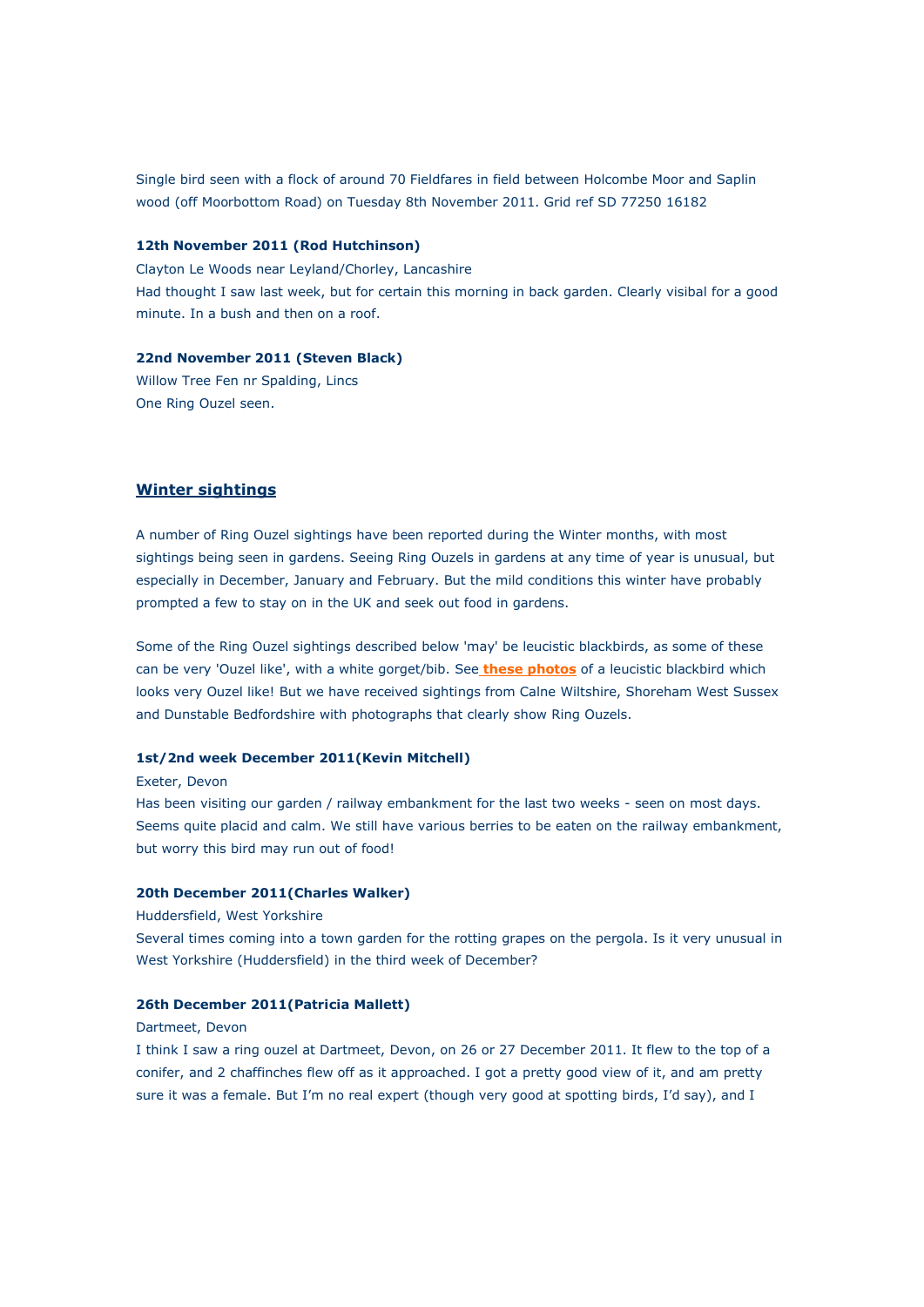know they aren't meant to overwinter in the UK. I'd love to know if anyone else has seen them there.

## **17th January 2012 (Robert Kay)**

Upper Heyford, Northamptonshire

Single bird seen at Upper Heyford Northamptonshire at about 11:30 on Tuesday January 17th. It was visible for about 2 minutes on the roof of a house.

### **24th January 2012 (Lyn Duncan)**

Brimpton Common, West Berkshire Have just seen a ring ouzel in my garden in West Berkshire - Brimpton Common. It looks tired and is being harried by the local blackbirds.

### **25th January 2012 (Robert Turner)**

Calne, Wiltshire Ring Ouzel seen in garden in Calne Wiltshire over three day period *[Click here](http://www.ringouzel.info/photos_adultringouzels.html#calne) to see a photo of this bird*

#### **10th February 2012 (Susan Yannakopoulos)**

Dunstable, Bedfordshire

Saw what I'm pretty sure was a Ring Ouzel for two consecutive days feeding in my garden. Slightly larger than the blackbird in size with a white collar at the front which didn't go all the way round, the under feathers did have a scaly appearance and noticed some white on tips of wings. Made a distinct rattling noise rather like a magpie, very aggressive and terrorised all the other birds in the garden. Took photos as it was feeding on apple. *[Click here](http://www.ringouzel.info/photos_adultringouzels.html#dunstable) to see a photo of this bird*

#### **15th February 2012 (Jenni Abraham)**

#### Shoreham, West Sussex

First sighting in my back garden in Shoreham, West Sussex was Wednesday 15 February 2012 at 10.59am, and again a second visit at 11.02am. Next sighting was on the 17 February 2012 at 3.13pm. And we have had several more visits since to take the ivy berries and drink from the bird bath in the garden. It is still here now on Sunday 19 February 2012 and seems to be taking refuge in our overgrown ivy on our shed. I have taken a few photos of it and my husband has also. *[Click here](http://www.ringouzel.info/photos_adultringouzels.html#westshoreham) for two great photos of this bird*

#### **17th February 2012 (Tim Hewett)**

#### Westgate, Kent

Pair of 'small' blackbirds, both 'browner' and with a collar on one, the collar was slightly yellowy rather than pure white. Male blackbird in same tree (definite yellow beak and eye rings) ignored them but has spent all day chasing away other blackbirds.